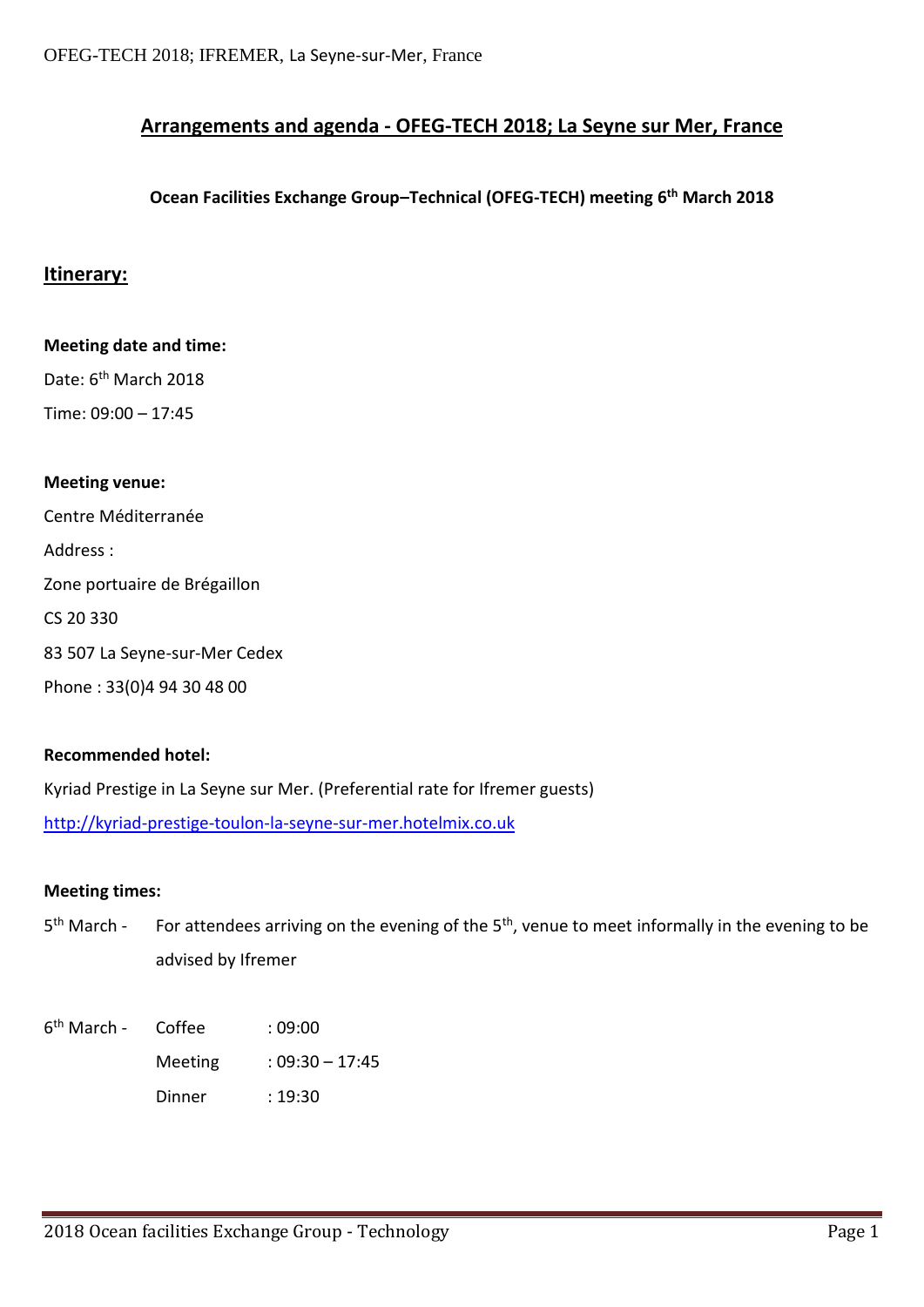# **Draft agenda items:**

# **Tuesday 6th March**

| <b>Time</b> | <b>Item</b>                                                                                                          | <b>Person</b>              |
|-------------|----------------------------------------------------------------------------------------------------------------------|----------------------------|
| 0930        | Welcome & Introductions                                                                                              |                            |
|             | Introduction of new OFEG-TECH Chairman and Vice-Chairman                                                             | Colin Day                  |
| 1000        | What is OFEG-TECH? Why are we here?                                                                                  | Colin Day                  |
| 1030        | <b>IFREMER:</b> Overview of Toulon, IFREMER operation                                                                | <b>IFREMER</b>             |
| 1100        | NERC, NOC: Overview of NOC, NMF autonomous capability and development                                                | <b>Maaten Furlong</b>      |
|             | Coffee break                                                                                                         |                            |
| 1130        | <b>IFREMER: hybrid ROV results</b>                                                                                   | Jan Opderbecke             |
| 1200        | Germany: AUV development at GEOMAR                                                                                   | Joerg Bialas               |
| 1230        | NERC, NOC: Autonomous vehicle mission planning / NERC Oceananids C2 project                                          | <b>Maaten Furlong</b>      |
| 1300        | IMR: What's new! (New equipment, points of interest for OFEG-TECH)                                                   | Dag Hellesnes              |
| 1330        | Discussion                                                                                                           | All                        |
|             | Lunch                                                                                                                |                            |
| 1430        | <b>IFREMER:</b> Development of the IFREMER 6000m AUV                                                                 | Jan Opderbecke             |
| 1500        | <b>CSIC:</b> Equipment developments in CSIC                                                                          | Javier Prades<br>Vilarroya |
| 1530        | Germany: Discussion - Ships over side wires, cables and ropes - Issues with Factors<br>of Safety and operating loads | Joerg Bialas/<br>Colin Day |
| 1600        | 15 minute break                                                                                                      |                            |
| 1615        | <b>IFREMER:</b> - Overview of IFREMER ship and fleet developments                                                    | <b>Marc Nokin</b>          |
| 1645        | NIOZ: Technology update and new equipment                                                                            | Yvo Witte                  |
| 1700        | Discussion; meeting finish 17:45                                                                                     |                            |
|             | Dinner 1930                                                                                                          |                            |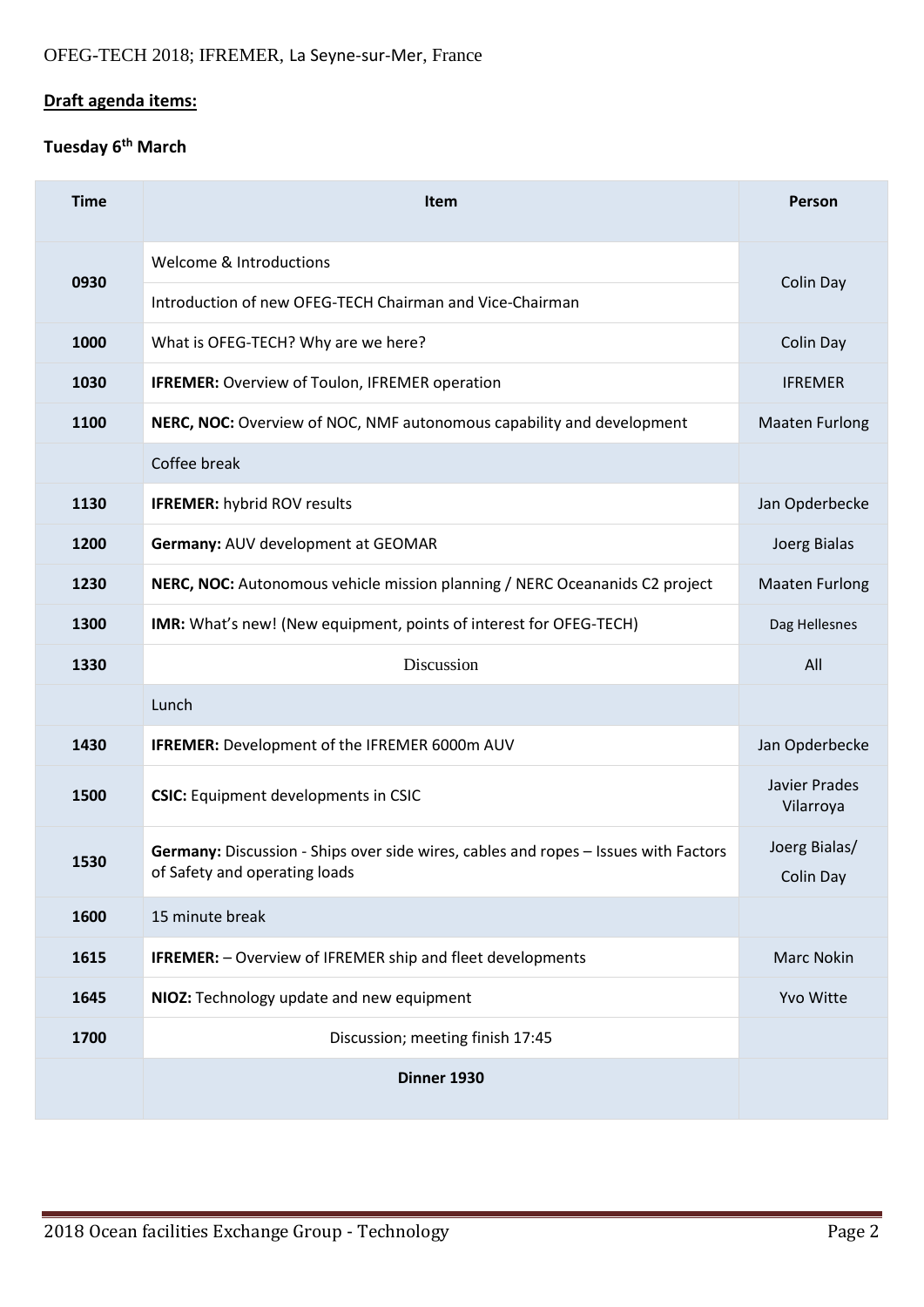### **Key OFEG -TECH Contacts:**

| Organisation   | <b>Name</b>                         | Tel.                | <b>Mobile</b>     | E-Mail                                        |
|----------------|-------------------------------------|---------------------|-------------------|-----------------------------------------------|
| <b>NERC</b>    | Colin Day                           | +44 23 80 596109    | +44 7802 511497   | cdy@noc.ac.uk                                 |
| <b>NIOZ</b>    | Thomas de Greef                     | +31 (0) 222 369 375 |                   | thomas.de.greef@nioz.nl                       |
| <b>IFREMER</b> | Jan Opderbecke<br><b>Marc Nokin</b> | (33)(0)298224192    |                   | Jan.Opderbecke@ifremer.fr<br>nokin@ifremer.fr |
| Germany        | Joerg Bialas                        | +49 431 600 2329    | +49 152 542 31764 | jbialas@geomar.de                             |
| <b>CSIC</b>    | Pablo Rodriguez                     | +34 932 309 500     | +34 650 681 453   | pablo@utm.csic.es                             |
| <b>IMR</b>     | Dag Hellesnes                       | +47 474 57 824      | +47 474 57 824    | dag.hellesnes@hi.no                           |

#### **2015 OFEG-TECH attendees:**

| Organisation   | <b>Name</b>                                                | Tel.                                 | <b>Mobile</b>        | <b>E-Mail</b>                                 |
|----------------|------------------------------------------------------------|--------------------------------------|----------------------|-----------------------------------------------|
| <b>NERC</b>    | Colin Day<br><b>Maaten Furlong</b><br>Phil Bagley          | +44 23 80 596109                     | +44 7802 511497      | cdy@noc.ac.uk<br>maatenf@noc.ac.uk            |
| <b>NIOZ</b>    | Thomas de Greef<br>Yvo Witte                               | +31 (0) 222 369 375                  |                      | thomas.de.greef@nioz.nl                       |
| <b>IFREMER</b> | Jan Opderbecke<br><b>Marc Nokin</b>                        | (33) (0) 2 98 22 41 92               |                      | Jan.Opderbecke@ifremer.fr<br>nokin@ifremer.fr |
| <b>CSIC</b>    | Javier Prades<br>Vilarroya                                 |                                      |                      | jprades@utm.csic.es                           |
| Germany        | Joerg Bialas<br>Volker Ratmeyer<br>A.N.Other<br>A. N Other | +49 431 600 2329<br>+49 421 21865604 | +49 152 542<br>31764 | jbialas@geomar.de<br>vratmeyer@marum.de       |
| <b>IMR</b>     | Dag Hellesnes<br>Jostein Solhaug<br>2 x A. N Other         | +47 474 57 824                       | +47 474 57 824       | dag.hellesnes@hi.no                           |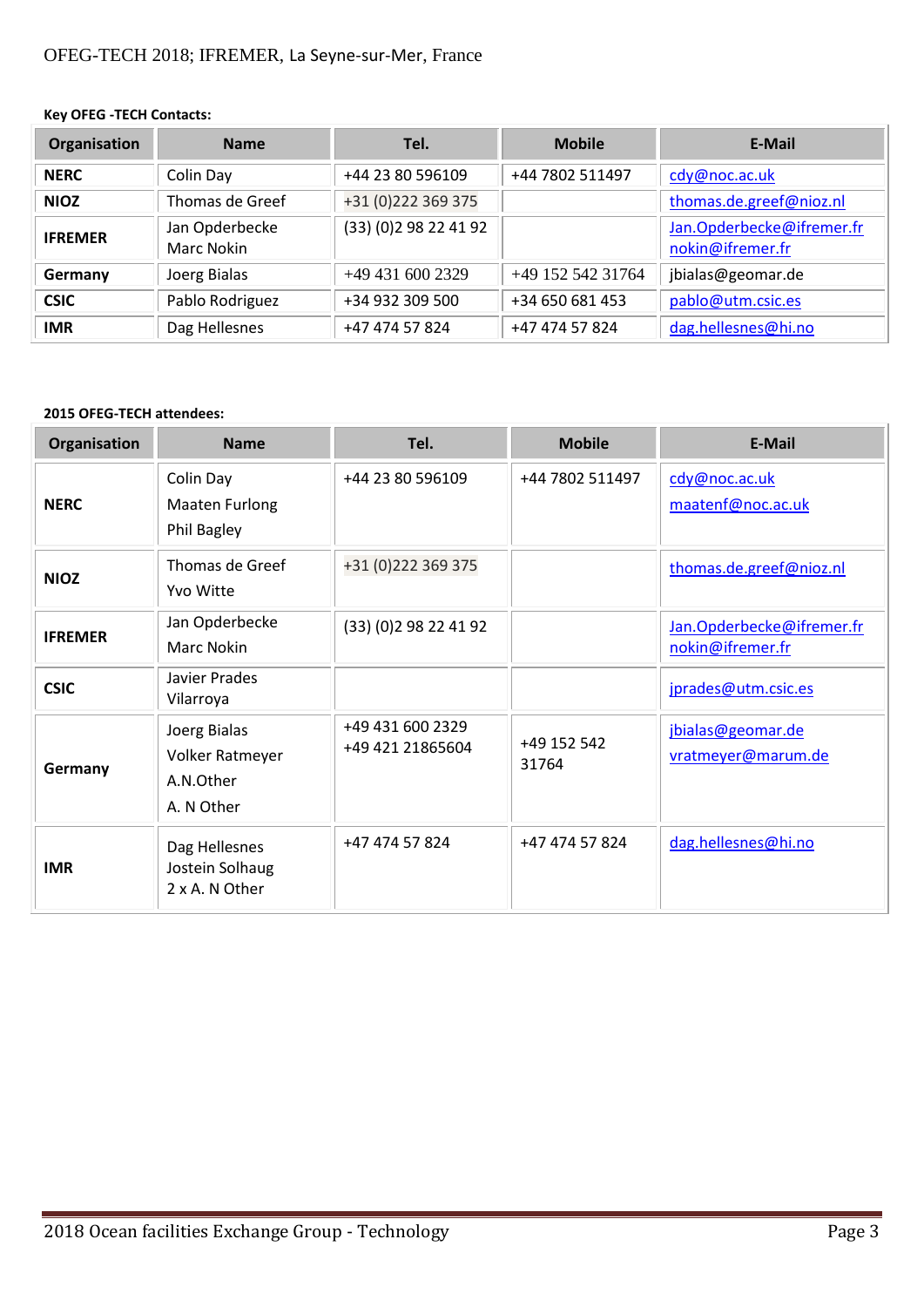